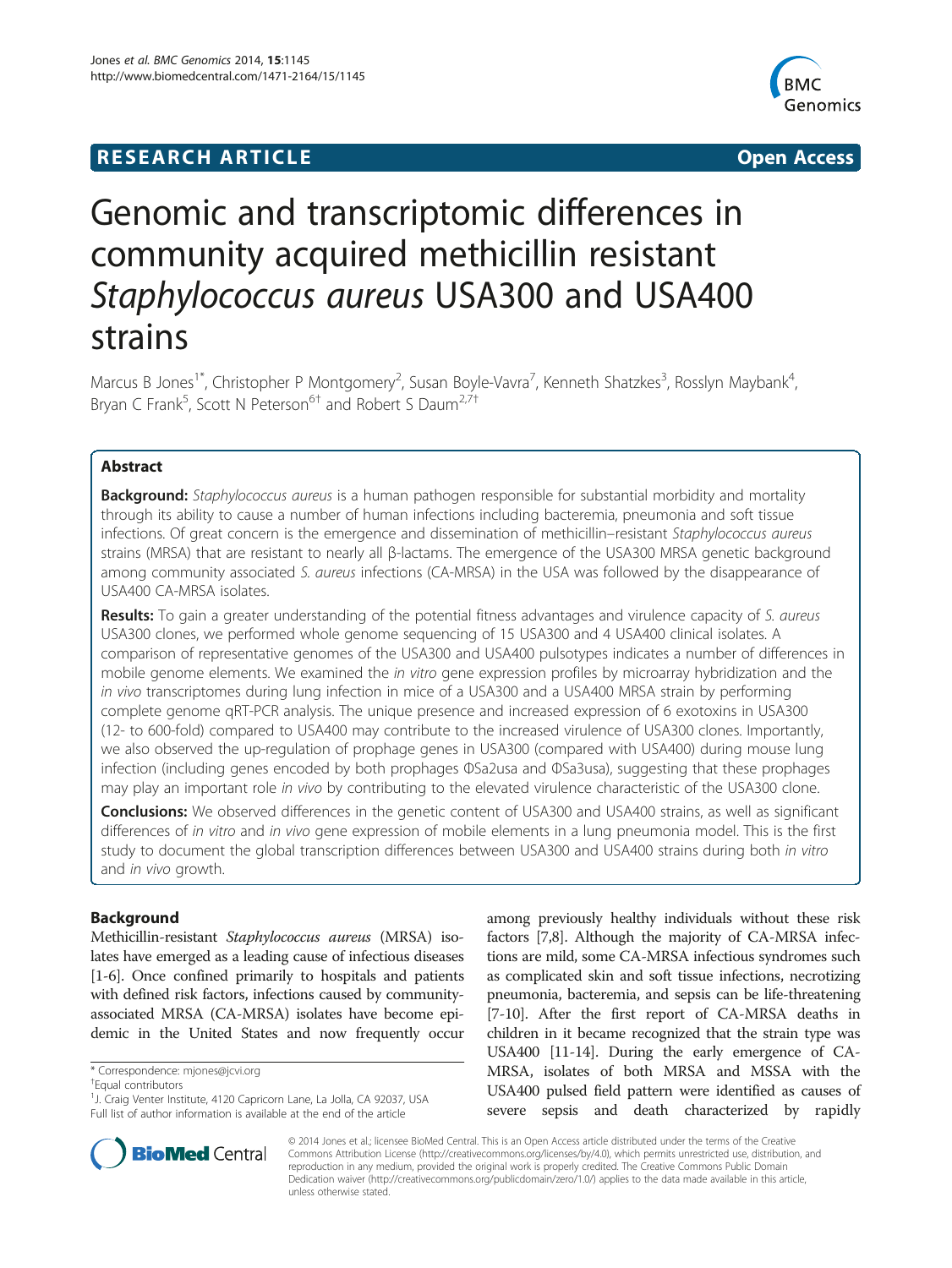progressive clinical deterioration, with necrotizing pneumonia and multiple-organ-system involvement and bilateral adrenal hemorrhage characteristic of the Waterhouse–Friderichsen syndrome [[14](#page-8-0)]. However, among community associated MRSA infections, USA400 has been nearly completely replaced by another CA-MRSA background, called USA300 [[15](#page-8-0)-[23](#page-8-0)]. The reasons for the replacement of USA400 by USA300 are not known.

Many have speculated that the dominance of USA300 is evidence of altered fitness. In support of this notion, USA300 strains are hypervirulent, compared with USA400 strains, in several animal models of skin infection and pneumonia [\[24](#page-8-0)]. Although the relationship between fitness and virulence is not clear, understanding the mechanisms of the extraordinary virulence of USA300 strains will shed light onto the reasons for its emergence. The virulent nature of S. aureus is mediated by a wide array of cell surface proteins, secreted toxins and mobile genetic elements [[15](#page-8-0), [25](#page-8-0)-[31](#page-8-0)]. As such there are at least two possible explanations for the virulence of USA300. One is that USA300 strains have acquired novel genomic content that enhances its fitness and/or virulence. For example, among sequenced *S. aureus* isolates, the arginine catabolic mobile element (ACME) is present in most USA300 strains circulating in the United States, but not USA400 isolates [[22](#page-8-0)]. ACME is a large mobile genetic element also found in some Staphylococcus epidermidis isolates encoding at least 33 open reading frames [\[22](#page-8-0),[32\]](#page-8-0). Deletion of ACME from USA300 enhanced survival in a rabbit model of bacteremia [[32\]](#page-8-0), but ACME was not necessary for virulence in rodent models of pneumonia or skin infection [[33\]](#page-8-0). However, ACME encodes an arginine deiminase gene, called arcA that allows for enhanced survival in acidic environments [[34\]](#page-8-0). Interestingly, this process drives the synthesis of host polyamines that are toxic to S. aureus. It is likely not a coincidence that ACME therefore also encodes a spermine acetyl transferase, speG, which counteracts the toxic effects of polyamines. In this regard, ACME appears to at least partially account for the observed pathogenesis of USA300 in skin infection [[35,36](#page-8-0)]. Nevertheless, ACME-deficient USA300 clinical isolates have been described supporting the data from animal models that ACME is not a necessary component of pathogencity or survival in humans.

An alternative explanation is that USA300 has evolved to alter the expression/activity of S. aureus regulatory genes that are part of the core genome. In support of this idea, USA300 isolates have increased expression of the global regulatory systems agr and saeRS, and attendant increased expression of downstream toxins such as the Panton-Valentine leukocidin (PVL, encoded by lukSF-PV), the alpha-hemolysin (Hla, encoded by *hla*), and phenol soluble modulins (PSMs), compared to USA400 [[24,37,38\]](#page-8-0). Although there is a strong epidemiologic

association of PVL carriage with severe disease caused by CA-MRSA, its role in pathogenesis is controversial. Since PVL is present in both USA300 and USA400 isolates, it is not likely that its presence accounts for the differences in virulence between the genomic backgrounds. In contrast, agr, saeRS, hla and the PSMs which are core genes present in almost all S. aureus strains, clearly advance the pathogenesis of USA300 in animal models [[37,39,40](#page-8-0)]. Although it is known that USA300 has altered regulation of selected global regulators and virulence genes compared with USA400, it is not known whether there are global differences in the transcription profiles between USA300 and USA400.

By comparing the *in vitro* transcriptional profiles of USA300 and USA400 using DNA microarray technology, we tested our hypothesis that USA300 strains have global regulatory alterations that contribute to their hypervirulent phenotype. To identify the possibility that the in vivo environment in host tissues can influence bacterial gene expression, we quantified bacterial gene expression in the lungs of animals infected with MRSA strains USA300 and USA400. Together our data offer a glimpse into CA-MRSA USA300 and USA400 pathogenesis and suggest a potential model for the observed increased virulence of S. aureus USA300 strains.

## Results

## Genomic characterization of USA300 and USA400 strains

To better understand the genomic diversity of USA300 and USA400 strains and the features that distinguish these two lineages, 15 USA300 clinical isolates and 4 USA400 isolates (Table [1\)](#page-2-0) were sequenced using Roche 454 FLX sequencing technology. The completely sequenced USA300\_FPR3757 strain was used as a reference for comparison to USA300 isolates, whereas USA400 strains were compared to S. aureus USA400 strain MW2. These comparisons allowed us to identify 2,279 genes that are uniformly conserved between all of the sequenced USA300 and USA400 isolates. The number of genes unique to either lineage was similar. USA400 genomes uniquely encode 57 genes (Additional file [1:](#page-7-0) Table S1) across all isolates, whereas USA300 isolates uniquely encode 46 genes (Additional file [2:](#page-7-0) Table S2) across all isolates. These genes were examined in greater detail by assessing their predicted functional roles. Novel genes present in USA300 include a toxin-antitoxin system, the chemotaxis-inhibiting protein (CHiPS), and a number of hypothetical proteins in the ΦSa3usa phage. Each of these sequences displays an overall strong conservation within USA300 isolates. Specifically, there were 35 genes that were unique to USA300 isolates compared to USA400 isolates in the ΦSa3usa phage, as well as the ACME element. All USA300 and 400 isolates were also compared to a variety of S. aureus sequence-types in a PanGenome analysis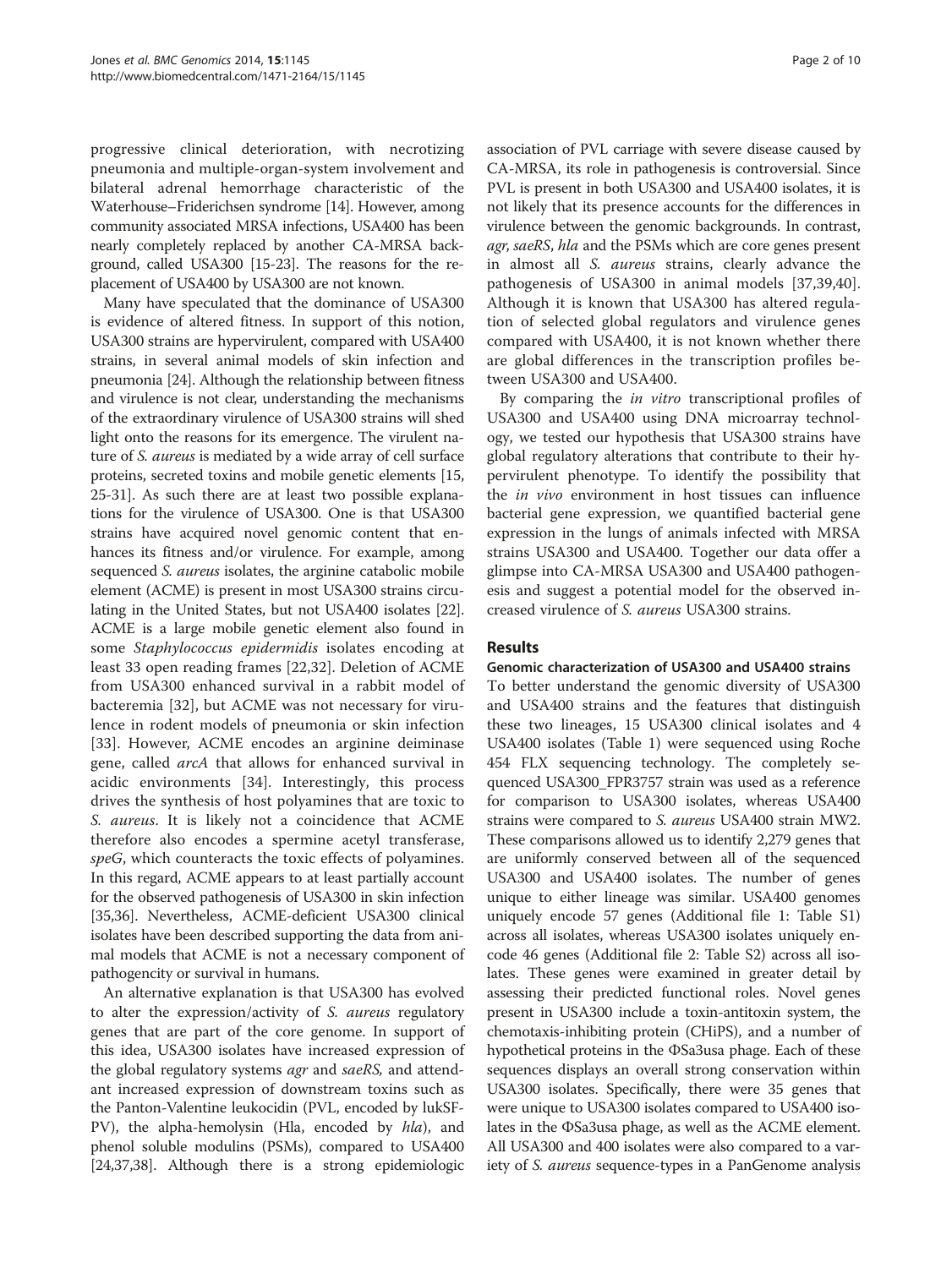| <b>USA Pulsotype</b> | Strain name | <b>ST</b>       | coverage | Year | Site of isolation or syndrome            | Onset     | SRA ID    |
|----------------------|-------------|-----------------|----------|------|------------------------------------------|-----------|-----------|
| <b>USA400</b>        | staph649    | ST <sub>1</sub> | 99.02    | 2004 | Skin infection                           | CA        | SRX026443 |
| <b>USA400</b>        | qsast11506  | ST <sub>1</sub> | 99       | 2000 |                                          | CA        | SRX026318 |
| <b>USA400</b>        | qsast2674   | ST <sub>1</sub> | 99       | 2000 | Respiratory, severe sepsis nec pneumonia | CA        | SRX025928 |
| <b>USA400</b>        | qsastq2352  | ST <sub>1</sub> | 99       | 2000 | Respiratory, severe sepsis nec pneumonia | CA        | SRX025931 |
| <b>USA300</b>        | qsast10243  | ST <sub>8</sub> | 98.15    | 2007 | Blood                                    | CA        | SRX026310 |
| <b>USA300</b>        | qsast10329  | ST <sub>8</sub> | 99.27    | 2007 | Peritoneal/body fluid                    | <b>HA</b> | SRX026315 |
| <b>USA300</b>        | qsast1135   | ST <sub>8</sub> | 98.15    | 2004 | Skin infection                           | CA        | SRX026317 |
| <b>USA300</b>        | gsast11578  | ST <sub>8</sub> | 99.3     | 2002 |                                          | CA        | SRX025942 |
| <b>USA300</b>        | qsast1185   | ST <sub>8</sub> | 96.65    | 2004 | Skin infection                           | CA        | SRX025925 |
| <b>USA300</b>        | qsast13205  | ST <sub>8</sub> | 97.37    | 2008 | Blood, nec pneumonia, sepsis             |           | SRX025943 |
| <b>USA300</b>        | qsast2145   | ST <sub>8</sub> | 99.28    | 2005 | Skin infection                           | CA        | SRX026311 |
| <b>USA300</b>        | qsast5319   | ST <sub>8</sub> | 99.32    | 2005 | Skin infection                           | CA        | SRX026314 |
| <b>USA300</b>        | qsast9376   | ST <sub>8</sub> | 97.91    | 2007 | Respiratory                              | <b>HA</b> | SRX025927 |
| <b>USA300</b>        | qsast9549   | ST <sub>8</sub> | 99.26    | 2007 | Screen                                   | <b>HA</b> | SRX025926 |
| <b>USA300</b>        | qsast9636   | ST <sub>8</sub> | 99.28    | 2007 | Respiratory                              | <b>HA</b> | SRX025944 |
| <b>USA300</b>        | qsast9750   | ST <sub>8</sub> | 98.82    | 2007 | Screen                                   | HA        | SRX025939 |
| <b>USA300</b>        | gsastca11   | ST <sub>8</sub> | 95.94    | 1998 |                                          | CA        | SRX025929 |
| <b>USA300</b>        | staph923    | ST <sub>8</sub> | 99.31    | 2004 | Skin infection                           | CA        | SRX025930 |

<span id="page-2-0"></span>Table 1 USA300 and USA 400 isolates

(Additional file [3:](#page-7-0) Tables 3 and Additional file [4](#page-7-0): Table S4; Additional file [5](#page-7-0): Figure S1). Pangenome analysis revealed 2 major branches (Additional file [5:](#page-7-0) Figure S1). These branches demonstrate strong clustering of our USA300 and USA400 lineages, compared to other sequence-type (Additional file [3](#page-7-0): Table S3). Genes specific to the USA300 lineage appear to be associated with bacteriophage and mobile genomic elements present in USA300 that are absent in the USA400 lineages. Furthermore, kSNP analysis of core genes within our USA300 and 400 lineages (Additional file [6](#page-7-0): Table S5; Additional file [7](#page-7-0): Figure S2) demonstrate a strong correlation with S. aureus strain sequence type.

## In vitro differential gene expression between USA300 and USA400 isolates

In order to test our hypothesis that USA300 and USA400 strains differ in their global gene expression patterns, we compared global gene expression between a clinical USA300 isolate (strain 923) and a clinical USA400 isolate (strain 649) using DNA microarrays. We compared gene expression patterns of cells grown in TSB medium at 30, 60, 90, and 120 minutes of growth. An analysis of significant differences in gene expression using SAM revealed 480 genes (342 genes more highly expressed in USA300 isolate and 138 genes more highly-expressed in the USA400 strain. Role category analysis of genes considered to be part of the shared core USA300/USA400 genomes demonstrated an overall higher gene-expression profile in most functional categories in the USA300

isolate compared with the USA400 isolate (Figure [1](#page-3-0)). The USA300 isolate displayed increased expression for genes encoding cell envelope proteins (including several lipoproteins and superantigen-like proteins) and a large number of hypothetical and genes of unknown function compared with the USA400 isolate 649. Interestingly, genes belonging in mobile elements were more highly expressed in the USA400 strain compared to the USA300 isolate.

Among the genes with differential expression between the strains, there is higher expression in transcription of regulatory genes including agrBDC and rot, and differential expression of the two prophages present in the genomes of the sequenced USA300 and USA400 genomes. Interestingly, among the genes deemed significantly differentially expressed that reside in the prophage ΦSa2usa (Additional file [8:](#page-7-0) Table S6), 20 were more highly expressed in the USA400 isolate, whereas 6 genes were more highly expressed in the USA300 strain. In contrast, the genes residing in prophage ΦSa3usa were highly expressed in the USA300 strain and not detected in the USA400 strain (Additional file [9](#page-7-0): Table S7). This is consistent with the fact that the prophage ΦSa3usa insertion was only found to be present in the USA300 isolate and absent in the USA400 isolate, which is consistent with the reference USA300 and USA400 genomes.

Analysis of genes known to play a role in neutrophil evasion functions displayed differential expression (Additional file [10](#page-7-0): Table S8). Genes that had significantly higher expression in the USA300 isolate compared with the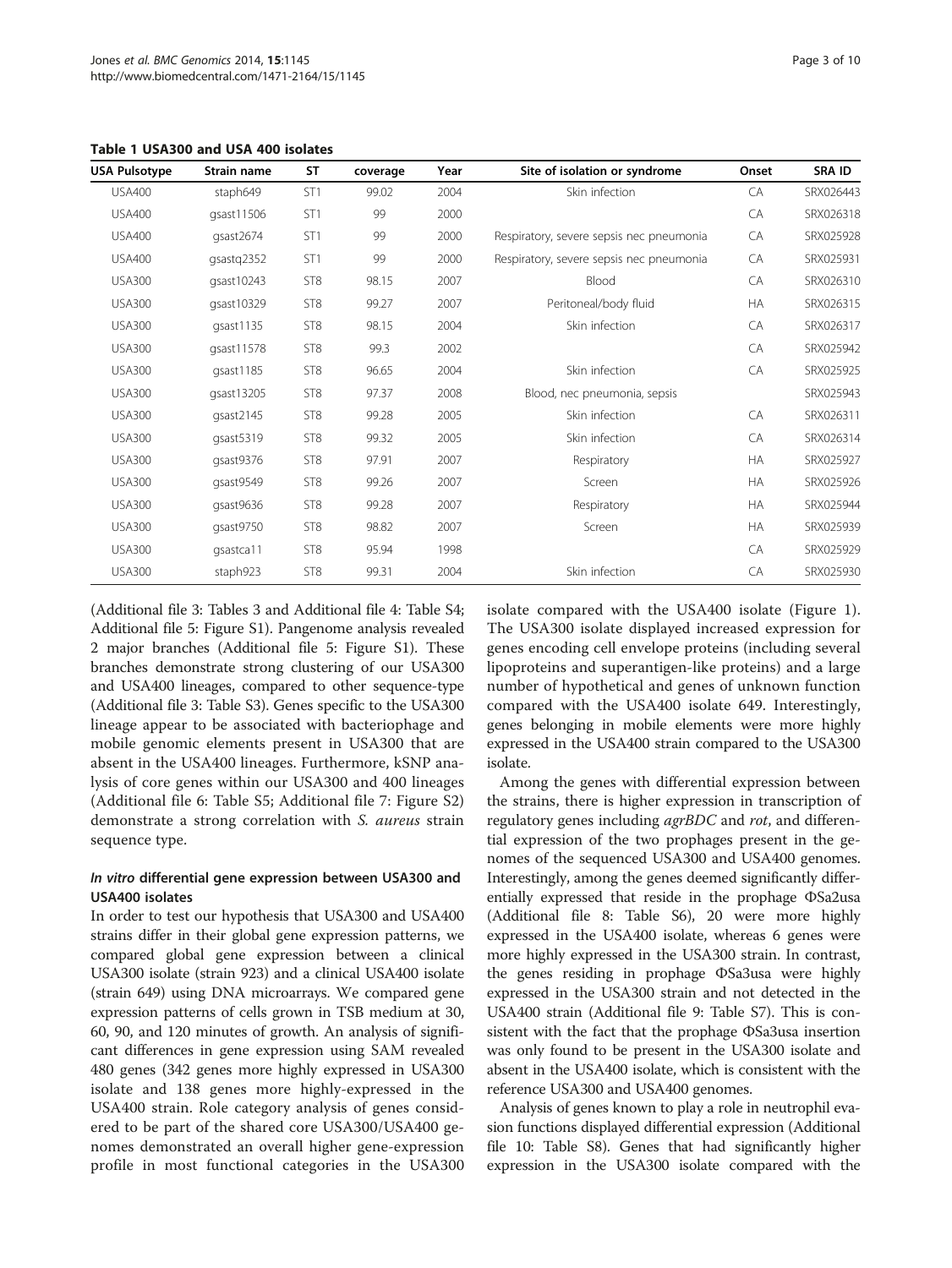<span id="page-3-0"></span>

USA400 strain included: immunoglobulin G binding protein A precursor (SAUSA300\_0113), fibrinogenbinding protein (SAUSA300\_1055), superantigen-like protein (SAUSA300\_0407) and a leukocidin family protein (SAUSA300\_1975). Several genes encoded in the pathogenicity islands vSAα and vSAβ also more highly expressed in the USA300 isolate Additional file [11](#page-7-0): Table S9). Interestingly, compared with USA400, we observed an overall reduced expression of genes located in the S. aureus pathogenicity island SaPI5, with the exception of the gene encoding the ear exoprotein that is associated with virulence in USA300. There were also a number of lipoproteins and proteases more highly expressed in the USA300 isolate compared with USA400 strain. The gene encoding the IgG binding protein, Sbi, displayed slightly increased expression in the USA300 isolate. Surprisingly,

expression of agrA and the δ-hemolysin were more highly expressed in the USA400 strain. Other genes of interest that were more highly expressed in the USA400 strain included two antibacterial proteins and lukF-PV.

## In vivo differential gene expression comparison of USA300 and USA400

Because it is not known if in vitro gene expression correlates with that seen in vivo, we sought to determine the differential expression of USA300 and USA400 isolates in vivo in a mouse model of lung infection by using complete genome qRT-PCR analysis. We chose to assess in vivo expression of bacteria during infection of lungs of mice 4 hours after inoculation with S. aureus because the number of bacteria recovered from the lungs at this time point is the same, regardless of the infecting isolate,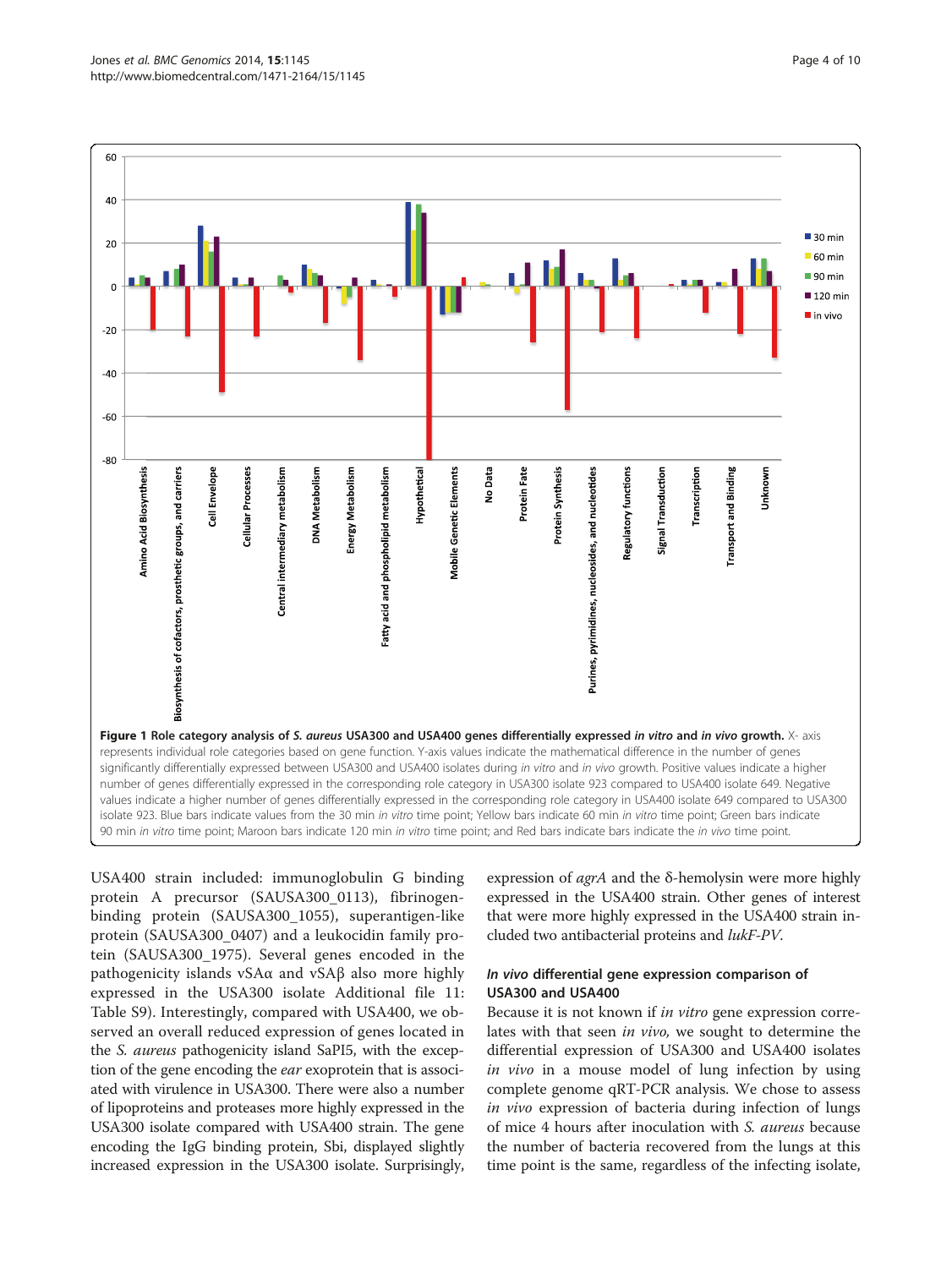because all animals are sick at this time, and because it is before the onset of mortality. Consistent with this, all infected animals appeared ill at 6 hours post-infection. Our results recapitulate other virulence studies as, nearly all (4/5) mice infected with USA300 strains died within 24 to 48 hours after inoculation, whereas none (0/5) of the mice infected with USA400 strains died. When using a cutoff of two-fold change in expression, we observed 624 genes with higher expression in the USA300 isolate compared to 1075 genes displaying elevated expression in the USA400 strain. Among these USA300 genes were encoded in ACME, the prophages ΦSA2usa and ΦSA3usa, the pathogenicity islands vSAα and vSAβ, and genes arcC, argR, and coa. These data suggest that, although the USA300 isolate has increased in vitro expression compared with USA400 strains, the converse is true in vivo (Figure [1](#page-3-0)).

As we observed in the in vitro expression analysis, there were striking differences in the expression of the prophages ΦSA2usa and ΦSA3usa between USA300 and USA400 in vivo (Additional file [8:](#page-7-0) Table S6 and Additional file [9](#page-7-0): Table S7). In concordance with the *in vitro* data, genes in ΦSA3usa were more highly expressed during lung infection in the USA300 isolate compared with the USA400 strain. However, whereas genes encoded in ΦSA2usa were generally expressed at higher levels in USA400 compared with USA300 in vitro, the in vivo expression was generally higher in the USA300 isolate. This suggests that in vivo cue(s), and a potentially novel signal transduction network, is required for full expression of ΦSa2usa, and other virulence genes, in S. aureus USA300.

The in vivo expression of genes contained in ACME was detected in lungs infected with USA300 but not USA400. This was expected and validates our DNA sequence data showing that ACME is not present in the USA400 strain. As we observed in vitro, there were a number of lipoproteins whose expression during lung infection was higher in USA300 compared with USA400. Interestingly, there was strongly induced expression of the epidermin immunity protein operon after infection with USA300, compared with USA400. This operon has been previously associated with increased fitness of CA-MRSA strains due to its role in lantibiotic resistance [[41\]](#page-9-0). Notably, there was also higher expression of a cluster of urease genes in USA300 during infection of lungs compared with USA400. These genes have been demonstrated to be induced during acid shock, and may serve as a mechanism to neutralize acidification of the phagolysosomal compartment and promote intracellular survival [[42](#page-9-0)]. Among the genes in USA400 whose expression increased during lung infection compared with USA300, we were surprised to find the two-component global regulatory system saeRS and δ-hemolysin, in part, which is under the control of the *agr* effector, RNAIII. There was also increased in vivo expression of the toxin encoding genes hla, hlb, and hlc in USA400 strain (Additional file [10](#page-7-0): Table S8).

#### **Discussion**

USA300 MRSA isolates have emerged as the dominant cause of CA-MRSA infections in the United States. However, it has been unclear why USA300 has replaced its predecessor (USA400) in CA-MRSA infection. Furthermore, understanding the rapid evolution that led to increased virulence of S. aureus USA300 isolates, compared with highly virulent USA400 isolates, can inform better strategies for treating and preventing CA-MRSA infections. Previous work has suggested that the increased virulence of USA300 isolates might be due to increased expression of global regulators and toxin genes [[24](#page-8-0)]. Although this would explain the hypervirulent phenotype of USA300 isolates, the relationship between virulence and fitness is less well understood. In an effort to understand the contribution of genetic factors that contribute to the success of USA300, we performed comparative genome sequencing of USA300 and USA400 isolates, *in vitro* gene expression analysis, and assessed in vivo gene expression by means of complete genome qPCR in an established mouse model of S. aureus necrotizing pneumonia.

Analysis of the sequenced isolates revealed a strong conservation of genes between ST1 (USA400) and ST8 (USA300) isolates as expected. However, genes that were deemed unique to USA300 isolates include genes encoded in the ACME element, the prophage ΦSA3usa and a toxin-antitoxin system. However, many of these genes are not functionally characterized and are annotated as hypothetical with no defined function. It is well documented that mobile elements often encode genes that provide a fitness advantage in the form of antibiotic resistance determinants, toxins and intracellular survival determinants. It is plausible that many of the hypothetical genes we identified that are unique to USA300 isolates may have provided an in vivo fitness advantage and increased the virulence compared with USA400 and other S. aureus isolates.

Although S. aureus gene expression was globally higher in isolate USA300 compared with USA400 in vitro, expression was globally higher in vivo during lung infection in USA400 isolate 649 compared with USA300 isolate 923. In some cases, there was higher expression of lipoproteins in USA300 compared with USA400 during infection, just as there was in vitro. Expression of the ACME element was also increased in USA300 after infection, compared with USA400; this was expected because ACME is only present in USA300 but it serves as a validation of the experiment. There was also increased expression of agrB, agrD, and ΦSA3usa in USA300 during infection of lungs compared with USA400, in concordance with the *in vitro* data. Also to note was the increased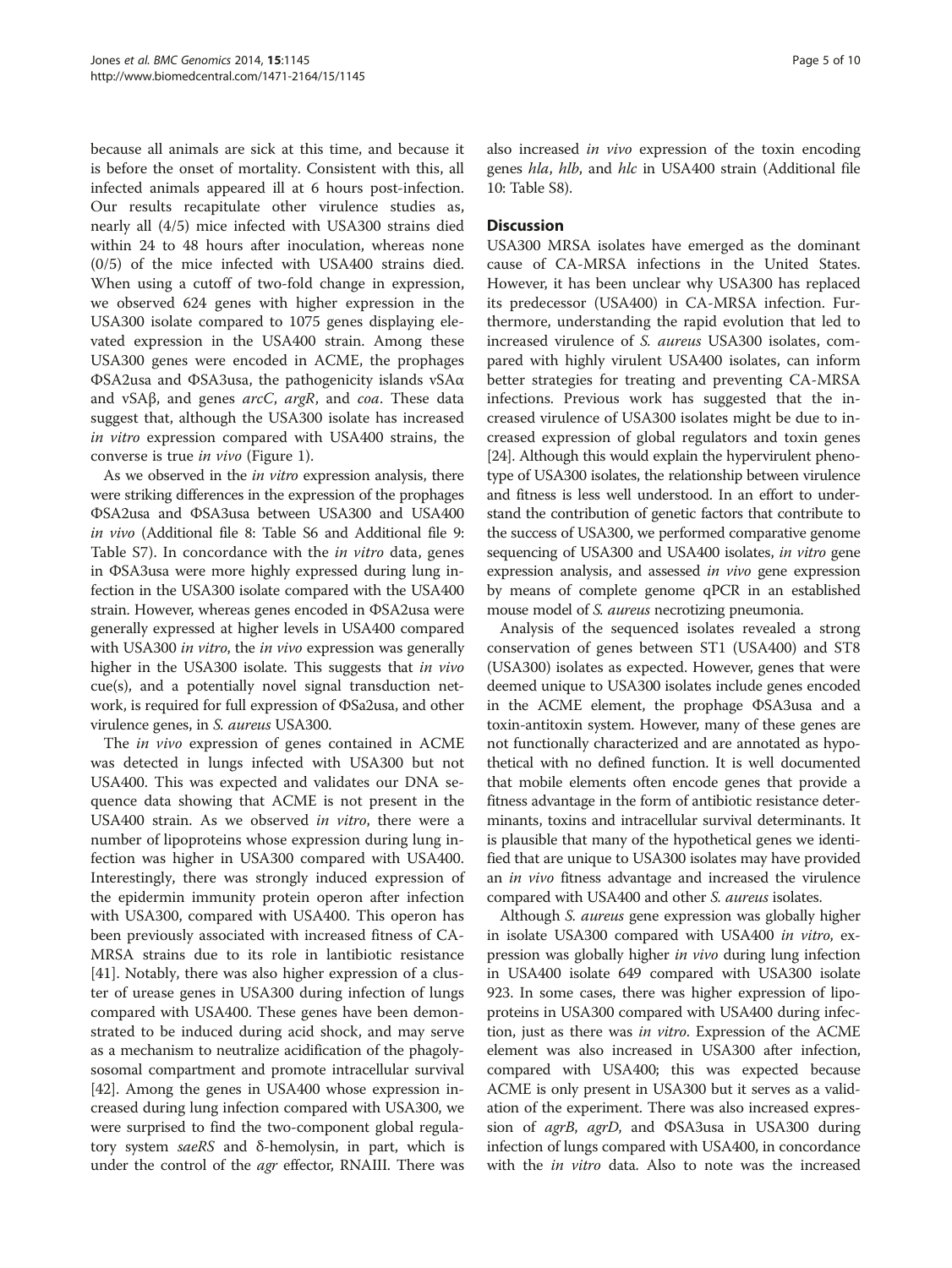expression of agrA and hla in USA400 compared with USA300 during in vitro growth. Previously, we observed increased in vitro expression of both agrA and hla in USA300 compared with USA400, however that observation was at a later time point during infection [\[39\]](#page-8-0).

On the other hand, expression of saeRS and δhemolysin (encoded within agr) was higher in USA400 during infection compared with USA300. Both sae and agr are necessary for virulence in S. aureus necrotizing pneumonia caused by USA300 and it is likely that these are also important in USA400 necrotizing pneumonia [[43\]](#page-9-0). There was also increased expression of the *agr*and saeRS- controlled toxin genes hla, lukS-PV, and 2 PSMs in USA400 compared with USA300 during infection. Although USA400 has a higher  $LD_{50}$  than USA300 in rodent experimental models, it is nevertheless capable of producing a high mortality rate in groups of mice infected at its lethal dose [[24\]](#page-8-0). Moreover, when USA400 was still in circulation among humans in the United States, it was highly virulent as it was recognized for causing severe sepsis and rapidly progressive disease leading to death [\[14](#page-8-0)]. Therefore, The finding that *agr*and saeRS- controlled toxin genes hla, lukS-PV, and 2 PSMs were expressed at higher levels in USA400 in this study reinforces the observation that USA400 was a virulent strain of S. aureus in humans. We note that our study is a single time point, and S. aureus gene expression may differ significantly at different stages of growth/infection [\[44\]](#page-9-0).

One possible scenario for the discordance in S. aureus gene expression during in vitro and in vivo growth is the absence of complex host/immune factors that act as environmental cues resulting in modulation of S. aureus gene expression. Data generated from in vitro growth conditions have provided the wealth of knowledge that has given the scientific community the foundation required to understand the complex regulatory networks that modulate signaling/expression pathways. However, conclusions drawn from *in vitro* gene expression studies must be interpreted with caution as numerous details of the *S. aureus* transcriptome may differ significantly between in vitro and *in vivo* growth as our study attests. Thus, effort must be made to measure virulence gene expression of signal transduction networks directly from infection models using approaches similar to the one described in this study if we are to identify vaccine targets relevant to infection.

An intriguing possibility of the features bestowed to USA300 strains to be successful may be related to increased emphasis on immune evasion during infection. This hypothesis is supported by the increased expression of ΦSA3usa observed after infection with USA300 compared with USA400. ΦSA3usa encodes a number of immune evasion genes, including CHIPs and staphylokinase [[22](#page-8-0)]. There was also higher expression of the epidermin immunity protein operon in USA300 during infection, compared with USA400. This cluster of genes has been previously associated with increased fitness of CA-MRSA strains due to its role in lantibiotic resistance. Along these lines, there was higher expression of genes encoding urease subunits and metabolism in USA300 during infection compared with USA400. These genes have been demonstrated to be induced during acid shock, and may serve as a mechanism to neutralize acidification of the phagolysosome and promote intracellular survival and fitness. Therefore, USA300 may exploit increased urease activity under low pH, to neutralize the phagolysosomal compartment, allowing USA300 isolates to survive an acute immune response and may explain why USA300 is associated with persistent and recurrent infections. Our hypothesis is supported by recent observation of a

## Conclusion

Our findings have important implications in the characterization of pathogenesis and virulence effectors in S. aureus. The discordant findings between the in vitro and in vivo settings suggest that studies to characterize S. aureus virulence should attempt to mimic the hostile host environment (e.g. pH shock); and must be comparatively analyzed with ex vivo and in vivo time-course models to fully reconstruct the arsenal of virulence factors and pathogenesis of S. aureus. Complete understanding of the hostpathogen signal interaction during acute and persistent infections is critical for the treatment and prevention of CA-MRSA and all other S. aureus infections. In summary, there are differences in the genetic content of USA300 and USA400 strains. This is the first study to document the global transcription differences between USA300 and USA400 strains during both in vitro and in vivo growth.

S. aureus strain that inhibits acidification of a phagoly-

sosome following phagocytosis [\[45](#page-9-0)].

## **Methods**

#### Bacterial strains

Strain 649 is a well characterized USA400 MRSA isolate (SCC*mec* type IV,  $pvl+$ ) that belongs to multilocus sequence type (ST) 1. This isolate was obtained from the respiratory tract of an infant with necrotizing pneumonia who died of severe sepsis [\[12, 14](#page-8-0)]. Strain 923 is a USA300 MRSA isolate (SCC*mec* type IV+,  $pvl+$ ) that belongs to ST8 [\[46](#page-9-0)] and carries the arginine catabolic mobile element (ACME) [[33\]](#page-8-0); it was obtained from a skin abscess. Strain 923 is more virulent than strain 649 in lung and skin infection rodent models [[24\]](#page-8-0). Additional strains sequenced are shown in Table [1.](#page-2-0)

#### Genome sequencing and assembly

All strains were grown in tryptic soy broth (TSB) and genomic DNAs were isolated. All genomic DNAs were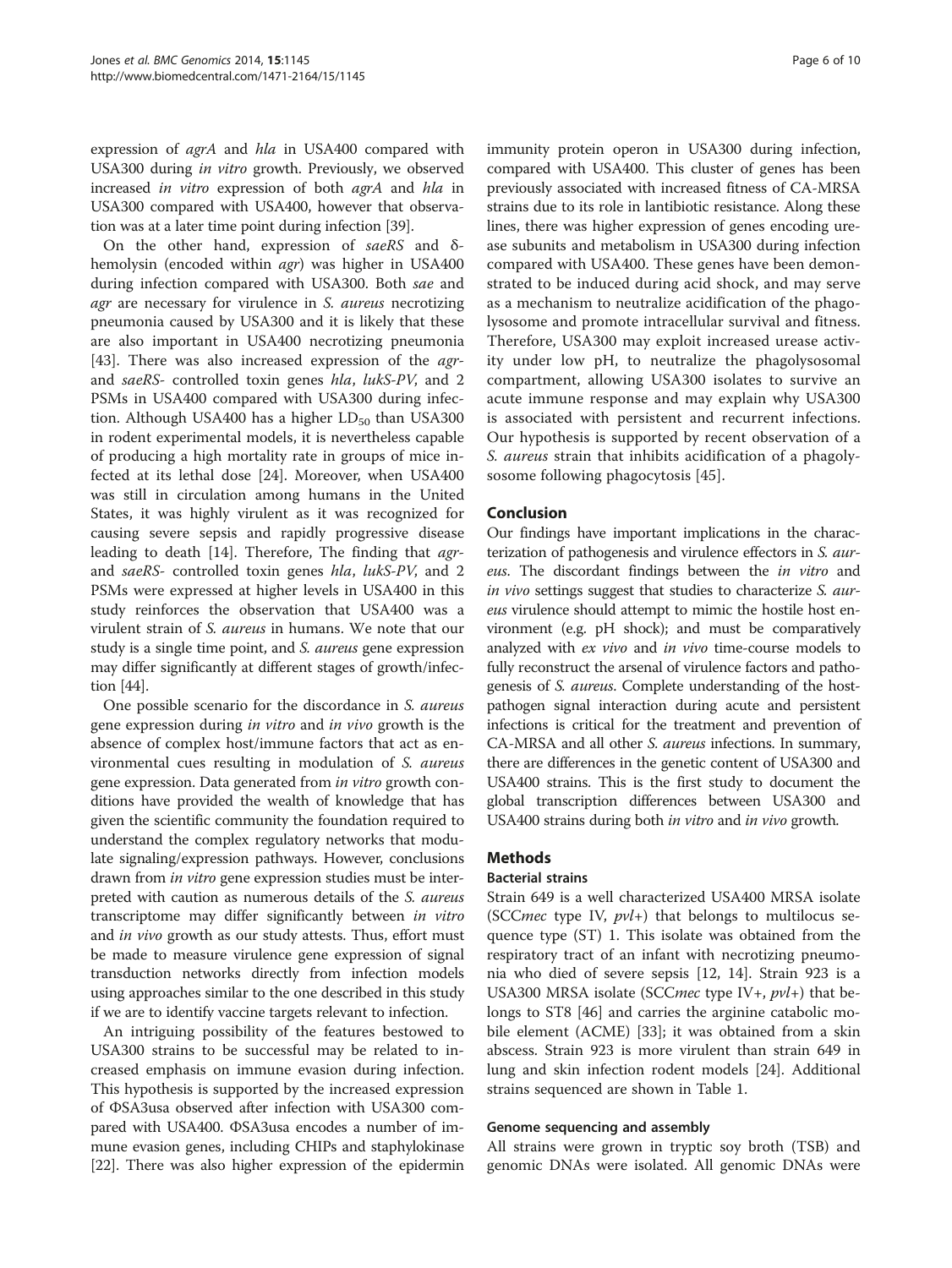sequenced using the Roche 454 sequencing platform. The sequences of strains USA300 and USA400 were assembled using Newbler from the Roche 454 software suite. Quality assessment of the assembled genomes was based on depth of coverage calculated from the ACE files and also breadth of coverage by mapping to their respective reference genomes. All strains were annotated using the Manatee tool developed at JCVI. All reads were submitted to SRA (Table [1.](#page-2-0))

#### Bacterial growth and RNA isolation from in vitro growth

S. aureus RNA was isolated from in vitro bacterial cultures grown in TSB at 30, 60, 90 and 120 minutes post inoculation. Two volumes of RNA protect (Qiagen) was directly added to the growth media and subsequently pelleted and stored at −20°C until RNA extraction, using the Ambion mirVana RNA kit (Austin, TX). RNA quantity and quality was assessed by measuring total RNA on a nanodrop and visualizing RNA on an agarose gel. Purified RNA was stored at −80°C. Murine lungs harvested from infected mice were homogenized in the Ambion Mirvana lysis-binding buffer and further extracted using the PCT pressure cycler (Pressure Biosciences). Total RNA was extracted from homogenized and lysed tissues as described by the manufacturer (Ambion).

## Generation of probes for microarray experiments,

microarray hybridization, normalization and data analysis DNA probes for microarray experiments were generated by adding 2 μg of total RNA to a mixture containing 6 μg of random hexamers (Invitrogen), 0.01 M dithiothreitol, an aminoallyl-deoxynucleoside triphosphate mixture containing 25 mM each dATP, dCTP, and dGTP, 15 mM dTTP, and 10 mM amino-allyl-dUTP (aa-dUTP) (Sigma), reaction buffer, and 400 units of SuperScript III reverse transcriptase (Invitrogen) at 42°C overnight. The RNA template was then hydrolyzed by adding NaOH and EDTA to a final concentration of 0.2 and 0.1 M, respectively, followed by incubatation at 70°C for 15 min. Unincorporated aa-dUTP was removed with a QIAquick column (Qiagen). The probe was eluted with PE buffer (4 mM KPO<sub>4</sub>, pH 8.5, in ultrapure water), dried to completion, and resuspended in 0.1 M sodium carbonate buffer (pH 9.0). To couple the amino-allyl cDNA with fluorescent labels, Cy3 or Cy5 mono-reactive dye (Amersham) was added for 1 h. Uncoupled label was removed using the Qiagen QIAquick PCR purification kit (Valencia, CA).

Aminosilane-coated slides representing a set of 4,589 S. aureus unique open reading frame sequences derived from seven reference genomes and plasmid, pLW043 ([www.jcvi.org](http://www.jcvi.org)) were prehybridized in 5× SSC (1× SSC is 0.15 M NaCl plus 0.015 M sodium citrate) (Invitrogen), 0.1% sodium dodecyl sulfate, and 1% bovine serum

albumin at 42°C for 60 min. The slides were then washed at room temperature with distilled water, dipped in isopropanol, and allowed to dry. Equal volumes of the appropriate Cy3- and Cy5-labeled probes were combined, dried and resuspended in a solution of 40% formamide, 5× SSC, and 0.1% sodium dodecyl sulfate. Resuspended probes were heated to 95°C prior to hybridization. The probe mixture was then added to the microarray slide and allowed to hybridize overnight at 42°C. Hybridized slides were washed sequentially in solutions of 1x SSC-0.2% SDS, 0.1× SSC-0.2% SDS, and  $0.1 \times$  SSC at room temperature, then dried in air, and scanned with an Axon GenePix 4000 scanner. Agilent hybridizations were performed as described by the manufacturer. Individual TIFF images from each channel were analyzed with TIGR Spotfinder (available at [http://sourceforge.net/projects/mev-tm4/files/mev](http://sourceforge.net/projects/mev-tm4/files/mev-tm4/)[tm4/](http://sourceforge.net/projects/mev-tm4/files/mev-tm4/)). Microarray data were normalized by LOWESS in TIGR MIDAS software (available at [http://sourceforge.](http://sourceforge.net/projects/mev-tm4/files/mev-tm4/) [net/projects/mev-tm4/files/mev-tm4/](http://sourceforge.net/projects/mev-tm4/files/mev-tm4/)). All gene expression data is publicly available at GEO under GSE26255.

## Mouse infection model

All animal experiments were approved by the Institutional Committee on the Care and Use of Animals at the University of Chicago. Our mouse model of S. aureus necrotizing pneumonia has been described [[39](#page-8-0)]. Briefly, bacteria were subcultured from frozen stocks onto tryptic soy agar (TSA) and incubated overnight at 37°C. The following evening, one colony was subcultured in 5 ml TSB and incubated overnight with shaking (250 rpm) at 37°C. The following morning, the overnight culture was diluted 1:100 in fresh TSB (flask:volume ratio 7:1) and grown to mid-exponential phase. The bacteria were pelleted by centrifugation (4000  $\times$  g, 15 min), washed in sterile PBS, and resuspended in PBS to a final concentration of 2 ×  $10<sup>8</sup>$  CFU/20 μl. The inoculum was confirmed by plating serial dilutions on TSA. Six week old C57Bl/6 mice (10 mice with each isolate) (Jackson labs) were sedated with ketamine and xylazine, after which they were inoculated with 20 μl of the bacterial preparation. Four hours after inoculation, 5 mice from each group were euthanized by forced  $CO<sub>2</sub>$  inhalation. The lungs were removed aseptically and placed in RNAprotect.

## cDNA generation and qPCR assays

qPCR plates were prepared using 1:10 dilutions of a combined stock of forward and reverse primers at a final concentration of 1.25 μM (Invitrogen). 10 μl of diluted 0.125 μM primers was dispensed in quadruplicate to 384-well plates and were subsequently dried. cDNA samples were generated using the overnight method described above to generate probes for microarray experiments without the use of aa-dUTP. 10 ng of each sample was then combined with 2.5 μl of 2X SYBR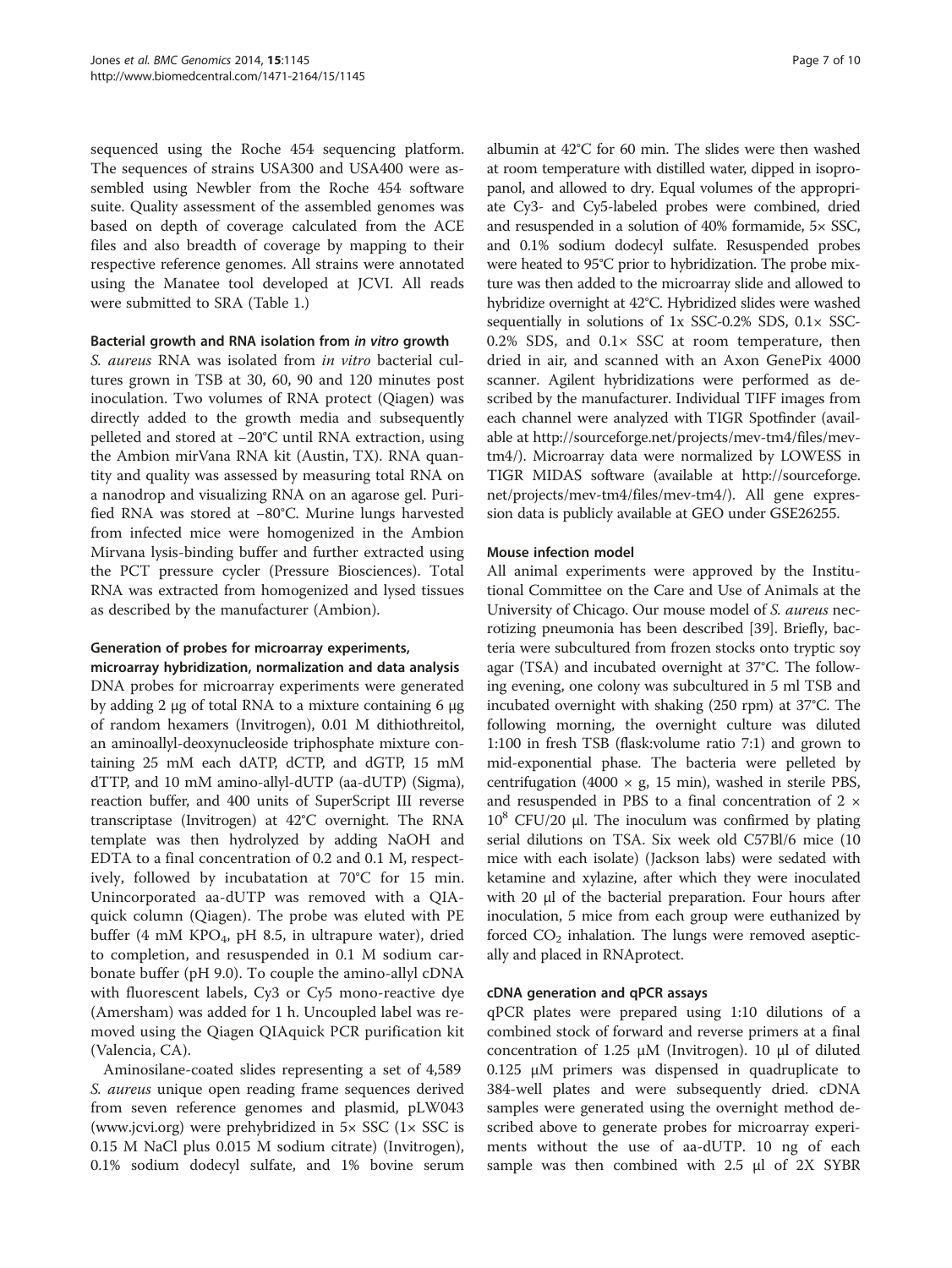<span id="page-7-0"></span>Green Master Mix (Roche) to a total reaction volume of 5 μl per well. Median Crossing point (Cp) values for the qPCR quadruplicate reactions were calculated. The relative expression changes for each gene were calculated by ΔΔCp normalization based on 4 control genes (SAUSA300\_0175, SAUSA300\_2543, SAUSA300\_2001 and SAUSA300\_1747). To determine fold change, the normalized Cp values of USA300 and USA400 gene expression were used to calculate the  $\Delta\Delta$ Cp during in vivo growth. The difference of the gene expression was regarded as significant when  $\Delta \Delta Cp \geq 1$  or  $\leq -1$  (>2-fold).

#### Availability of supporting data

All microarray gene expression data is publicly available at GEO at the NCBI (GenBank) under GSE26255. All 454 sequencing data may be found in the short read achieve (SRA: [http://www.ncbi.nlm.nih.gov/sra/\)](http://www.ncbi.nlm.nih.gov/sra/).

## Additional files

[Additional file 1: Table S1.](http://www.biomedcentral.com/content/supplementary/1471-2164-15-1145-S1.xls) Gene unique to USA300 lineage compared to USA400 isolates by PanGenome analysis by PanOct.

[Additional file 2: Table S2.](http://www.biomedcentral.com/content/supplementary/1471-2164-15-1145-S2.xls) Gene unique to USA400 lineage compared to USA300 isolates by PanGenome analysis by PanOct.

[Additional file 3: Table S3.](http://www.biomedcentral.com/content/supplementary/1471-2164-15-1145-S3.txt) PanGenome analysis comparing USA300 and USA400 isolates to other S. aureus sequence types. A "1" designation indicates presence of a gene and a "0" indicates absence.

[Additional file 4: Table S4.](http://www.biomedcentral.com/content/supplementary/1471-2164-15-1145-S4.txt) Table of genes, based on a p values ≤0.001, that support the 2 major branches. Analysis of these genes reveals a significant number of conserved hypothetical genes. These genes appear to be associated with bacteriophage and mobile genomic elements present in USA300 that are absent in the USA400 lineages.

[Additional file 5: Table S5.](http://www.biomedcentral.com/content/supplementary/1471-2164-15-1145-S5.pdf) Table of SNPs identified by kSNP analysis resulting is clustering of S. aureus isolates by sequence type.

[Additional file 6: Figure S1.](http://www.biomedcentral.com/content/supplementary/1471-2164-15-1145-S6.zip) PanGenome Analysis of USA300 and USA400 lineages compared to other S. aureus Sequence-types. A pan-genome analysis of Staphylococcus aureus genomes was done using PanOCT v 2.1 to generate clusters of orthologous genes. This was a broad representation of Staphylococcus aureus genomes that included several representatives of USA300 and USA400 sequence types. Green icons indicate USA300 isolates and red icons indicate USA400 isolates.

[Additional file 7: Figure S2.](http://www.biomedcentral.com/content/supplementary/1471-2164-15-1145-S7.pdf) kSNP analysis of USA300 and USA400 isolates. Single Nucleotide Polymorphism (SNP) analysis was done and phylogenetic trees were created using the software package kSNP v2.1.2. Staphylococcus aureus subsp. aureus USA300\_FPR3757 (CP000255.1) was the USA300 reference and Staphylococcus aureus subsp. aureus MW2 (NC\_003923.1) was the USA400 reference. Red coloring represent USA300 isolates and green shading represent USA400 isolates.

[Additional file 8: Table S6.](http://www.biomedcentral.com/content/supplementary/1471-2164-15-1145-S8.docx) Genes encoded in prophage ΦSa2usa annotated in the USA300 genome were profiled for differential expression compared to USA400 isolate 649 during in vitro and in vivo growth. Negative values (green shading) represent genes higher expressed in the USA400 isolate compared to the USA300. Positive values (red shading) represent genes higher expressed in the USA300 isolate compared to the USA400 isolate. #N/A indicates no expression ratio was obtained. Vales are log<sub>2</sub>.

[Additional file 9: Table S7.](http://www.biomedcentral.com/content/supplementary/1471-2164-15-1145-S9.doc) Genes encoded in prophage ΦSa3usa annotated in the USA300 genome were profiled for differential expression compared to USA400 isolate 649 during in vitro and in vivo growth. Negative values (green shading) represent genes higher expressed in the USA400 isolate compared to the USA300. Positive values (red shading) represent

genes higher expressed in the USA300 isolate compared to the USA400 isolate. #N/A indicates no expression ratio was obtained. Vales are log<sub>2</sub>.

[Additional file 10: Table S8.](http://www.biomedcentral.com/content/supplementary/1471-2164-15-1145-S10.doc) Genes involved in neutrophil evasion as annotated in the USA300 genome, were profiled for differential expression compared to USA400 isolate 649 during in vitro and in vivo growth. Negative values (green shading) represent genes higher expressed in the USA400 isolate compared to the USA300. Positive values (red shading) represent genes higher expressed in the USA300 isolate compared to the USA400 isolate. #N/A indicates no expression ratio was obtained. Vales are log<sub>2</sub>.

[Additional file 11: Table S9.](http://www.biomedcentral.com/content/supplementary/1471-2164-15-1145-S11.doc) Genes encoded in pathogenicity islands vSAα and vSAβ, as annotated in the USA300 genome, were profiled for differential expression compared to USA400 isolate 649 during in vitro and in vivo growth. Negative values (green shading) represent genes higher expressed in the USA400 isolate compared to the USA300. Positive values (red shading) represent genes higher expressed in the USA300 isolate compared to the USA400 isolate. #N/A indicates no expression ratio was obtained. Vales are log<sub>2</sub>.

#### Competing interests

The authors declare that they have no competing interests.

#### Authors' contributions

MBJ is the primary author and editor for the manuscript. MBJ was significantly involved in all aspects of study concept and experimental design, sample processing, data analysis and manuscript development. CM is a supporting author and editor of the manuscript. CM generated in vivo samples for analysis, contributed to study design and supported integration and analysis of data. SBV is the co-Principal Investigator for the NIAID approved whitepaper and a supporting author who provided manuscript edits, contributed to study design and supported data analysis. KS, RM and BCF supported all laboratory efforts from sample preparation, microarray and qRT-PCR processing and data analysis. SNP was the co-Director of the NIAID Pathogen Functional Genomics Resource Center (PFGRC) at the J. Craig Venter Institute (JCVI) and contributed to study design and concept, scientific insight and provided edits to the manuscript. RSD is the co-Principal Investigator for the NIAID approved whitepaper with SBV and is a supporting author who provided strains, medical insight, study conception and design, supported manuscript writing/editing and data analysis. All authors read and approved the final manuscript.

#### Acknowledgements

We would like to thank Dr. David T. Pride and Dr. Mark Adams for discussion and editing of our manuscript. We also thank Mr. Derek Harkins, Ms. Lauren Brinkac and Ms. Pamela Mishra for support in PanGenome and PanSNP analysis. This work was supported by a National Institute of Allergy and Infectious Diseases (NIAID) White Paper Award to Drs. Robert S. Daum and Susan Boyle-Vavra, the National Institute of Child Health and Human Development (Pediatric Critical Care Scholar Development Program, HD047349, to C.P.M.), NIAID (AI076596, to C.P.M. and AI040481, to R.S.D.) and the Grant Healthcare Foundation to Drs. Susan Boyle-Vavra and Robert S. Daum. This work was also supported by the National Institute of Allergy and Infectious Diseases award N01-AI15447 to Drs. Scott. N. Peterson and Robert Fleischmann.

#### Author details

<sup>1</sup>J. Craig Venter Institute, 4120 Capricorn Lane, La Jolla, CA 92037, USA. <sup>2</sup> Department of Pediatrics, Section of Critical Care, University of Chicago Chicago, IL 60637, USA. <sup>3</sup>Department of Medicine, Center for Emerging and Re-emerging Pathogens, New Jersey Medical School, Rutgers Biomedical and Health Sciences, Rutgers University, Newark, NJ 07103, USA. <sup>4</sup>Battelle National Biodefense Institute, National Biodefense Analysis and Countermeasures Center, Frederick, MD 21702, USA. <sup>5</sup>J. Craig Venter Institute, 9704 Medical Center Drive, Rockville, MD 20850, USA. <sup>6</sup>Sanford Burnham Medical Research Institute, 10901 N. Torrey Pines Rd, La Jolla, CA 92037, USA. <sup>7</sup>Department of Pediatrics, Section of Infectious Diseases, Chicago, IL 60637, USA.

#### Received: 11 July 2014 Accepted: 8 December 2014 Published: 19 December 2014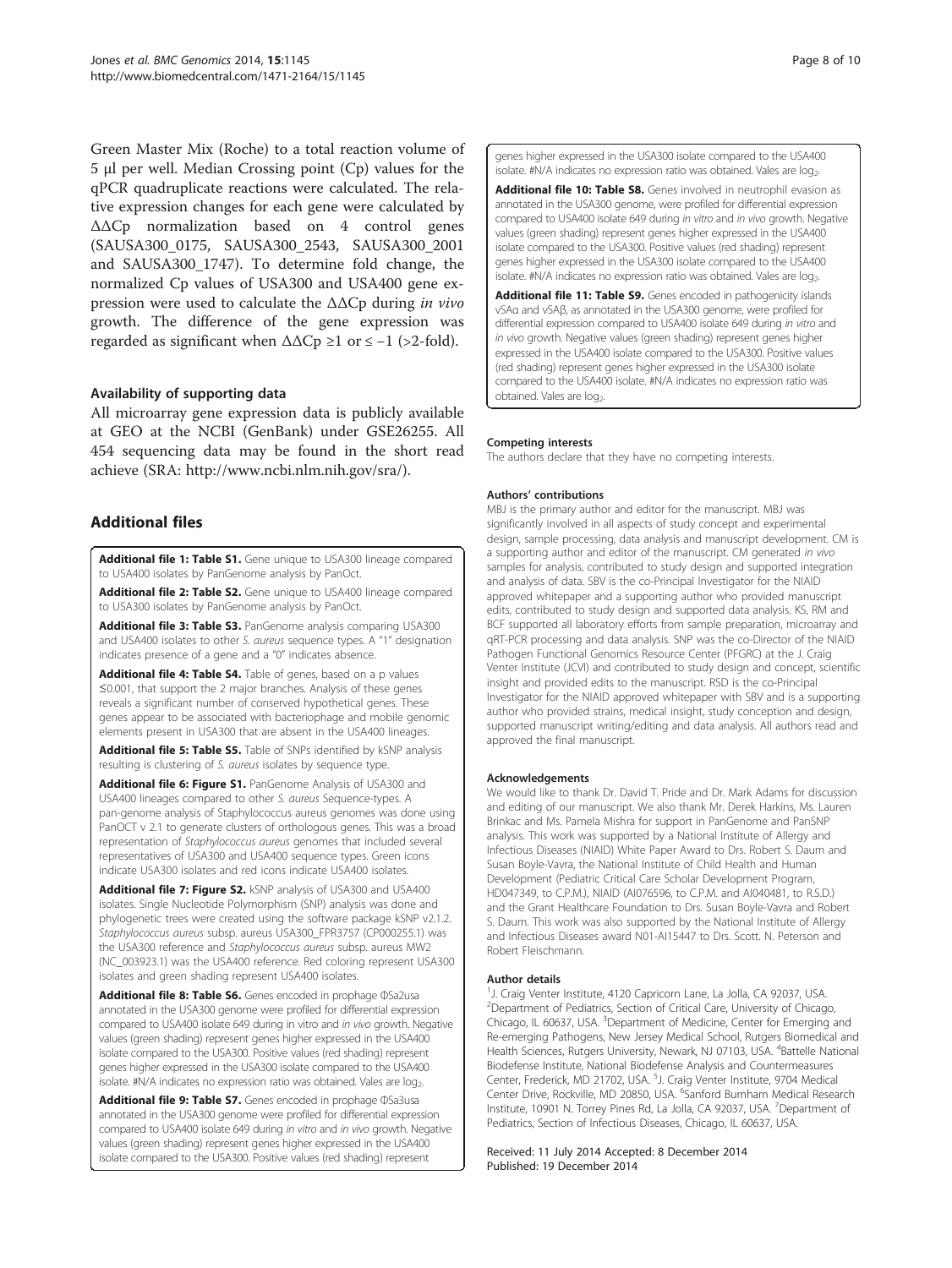#### <span id="page-8-0"></span>References

- Wang X, Towers S, Panchanathan S, Chowell G: A population based study of seasonality of skin and soft tissue infections: implications for the spread of CA-MRSA. PLoS One 2013, 8(4):e60872.
- 2. Phillips AW, Cranfield KJ, Horgan AF: MRSA infections following colorectal surgery in an enhanced recovery programme. Colorectal Dis: Offic J Assoc Coloproctology Great Brit Ireland 2013, 15(1):97–101.
- 3. Fowler JR, Greenhill D, Schaffer AA, Thoder JJ, Ilyas AM: Evolving incidence of MRSA in urban hand infections. Orthopedics 2013, 36(6):796–800.
- Sola C, Paganini H, Egea AL, Moyano AJ, Garnero A, Kevric I, Culasso C, Vindel A, Study Group of Ca-Mrsa in Children A, Lopardo H, Bocco JL: Spread of epidemic MRSA-ST5-IV clone encoding PVL as a major cause of community onset staphylococcal infections in Argentinean children. PLoS One 2012, 7:e30487.
- 5. McCullough AC, Seifried M, Zhao X, Haase J, Kabat WJ, Yogev R, Blumenthal RM, Mukundan D: Higher incidence of perineal community acquired MRSA infections among toddlers. BMC Pediatr 2011, 11:96.
- 6. Sisirak M, Zvizdic A, Hukic M: Methicillin-resistant Staphylococcus aureus (MRSA) as a cause of nosocomial wound infections. Bosnian journal of basic medical sciences/Udruzenje basicnih mediciniskih znanosti =. Assoc Basic Med Sci 2010, 10(1):32.
- 7. Long CB, Madan RP, Herold BC: Diagnosis and management of community-associated MRSA infections in children. Expert Rev Anti Infect Ther 2010, 8(2):183–195.
- David MZ, Daum RS: Update on epidemiology and treatment of MRSA infections in children. Curr Pediatr Rep 2013, 1(3):170.
- 9. Perez A, Orta L, Pascual M, Padilla E, Mesquida X, Gonzalez M, Huguet O: Management of mild CA-MRSA skin infections: more complicated that it looks at a glance. Eur J Dermatol: EJD 2012, 22:800.
- 10. Pardo L, Machado V, Mollerach M, Mota MI, Tuchscherr LP, Gadea P, Gardella N, Sordelli DO, Vola M, Schelotto F, Varela G: Characteristics of Community-Associated Methicillin-Resistant Staphylococcus aureus (CA-MRSA) Strains Isolated from Skin and Soft-Tissue Infections in Uruguay. Int J Microbiol 2009, 2009:472126.
- 11. Centers for Disease Control and Prevention: Four pediatric deaths from community-acquired methicillin-resistant Staphylococcus aureus - Minnesota and North Dakota, 1997-1999. MMWR Morbidity and mortality weekly report 1999, 48(32):707–710.
- 12. Mongkolrattanothai K, Boyle S, Kahana MD, Daum RS: Severe Staphylococcus aureus infections caused by clonally related communityacquired methicillin-susceptible and methicillin-resistant isolates. Clin Infect Dis: Offic Publ Infect Dis Soc Am 2003, 37(8):1050–1058.
- 13. Herold BC, Immergluck LC, Maranan MC, Lauderdale DS, Gaskin RE, Boyle-Vavra S, Leitch CD, Daum RS: Community-acquired methicillin-resistant Staphylococcus aureus in children with no identified predisposing risk. JAMA 1998, 279(8):593–598.
- 14. Adem PV, Montgomery CP, Husain AN, Koogler TK, Arangelovich V, Humilier M, Boyle-Vavra S, Daum RS: Staphylococcus aureus sepsis and the Waterhouse-Friderichsen syndrome in children. New Engl J Med 2005, 353:1245.
- 15. Thurlow LR, Joshi GS, Richardson AR: Virulence strategies of the dominant USA300 lineage of community-associated methicillin-resistant Staphylococcus aureus (CA-MRSA). FEMS Immunol Med Microbiol 2012, 65(1):5–22.
- 16. D'Agata EM, Webb GF, Horn MA, Moellering RC Jr, Ruan S: Modeling the invasion of community-acquired methicillin-resistant Staphylococcus aureus into hospitals. Clin Infect Dis: Offic Publ Infect Dis Soc Am 2009, 48(3):274–284.
- 17. Como-Sabetti K, Harriman KH, Buck JM, Glennen A, Boxrud DJ, Lynfield R: Community-associated methicillin-resistant Staphylococcus aureus: trends in case and isolate characteristics from six years of prospective surveillance. Public Health Rep 2009, 124:427.
- 18. Manzur A, Dominguez AM, Pujol M, Gonzalez MP, Limon E, Hornero A, Martin R, Gudiol F, Ariza J: Community-acquired methicillin-resistant Staphylococcus aureus infections: an emerging threat in Spain. Clin Microbiol Infect 2008, 14:377.
- 19. David MZ, Rudolph KM, Hennessy TW, Boyle-Vavra S, Daum RS: Molecular epidemiology of methicillin-resistant Staphylococcus aureus, rural southwestern Alaska. Emerg Infect Dis 2008, 14(11):1693-1699.
- 20. Date SV, Modrusan Z, Lawrence M, Morisaki JH, Toy K, Shah IM, Kim J, Park S, Xu M, Basuino L, Chan L, Zeitschel D, Chambers HF, Tan MW, Brown EJ, Diep BA, Hazenbos WL: Global gene expression of methicillin-resistant

Staphylococcus aureus USA300 during human and mouse infection. J Infect Dis 2014, 209(10):1542–1550.

- 21. Tattevin P, Diep BA, Jula M, Perdreau-Remington F: Methicillin-resistant Staphylococcus aureus USA300 clone in long-term care facility. Emerg Infect Dis 2009, 15(6):953–955.
- 22. Diep BA, Gill SR, Chang RF, Phan TH, Chen JH, Davidson MG, Lin F, Lin J, Carleton HA, Mongodin EF, Sensabaugh GF, Perdreau-Remington F: Complete genome sequence of USA300, an epidemic clone of community-acquired meticillin-resistant Staphylococcus aureus. Lancet 2006, 367(9512):731–739.
- 23. Lim S, Chung DR, Baek JY, Kim SH, Peck KR, Lee NY, Song JH: A third case of USA300 community-associated methicillin-resistant Staphylococcus aureus infection in Korea. Korean J Intern Med 2013, 28(2):258–260.
- 24. Montgomery CP, Boyle-Vavra S, Adem PV, Lee JC, Husain AN, Clasen J, Daum RS: Comparison of virulence in community-associated methicillinresistant Staphylococcus aureus pulsotypes USA300 and USA400 in a rat model of pneumonia. J Infect Dis 2008, 198(4):561–570.
- Krakauer T, Stiles BG: The staphylococcal enterotoxin (SE) family: SEB and siblings. Virulence 2013, 4:7.
- 26. Los FC, Randis TM, Aroian RV, Ratner AJ: Role of pore-forming toxins in bacterial infectious diseases. Microbiol Mol Biol Rev: MMBR 2013, 77(2):173–207.
- 27. Yoong P, Torres VJ: The effects of Staphylococcus aureus leukotoxins on the host: cell lysis and beyond. Curr Opin Microbiol 2013, 16(1):63-69.
- 28. Zecconi A, Scali F: Staphylococcus aureus virulence factors in evasion from innate immune defenses in human and animal diseases. Immunol Lett 2013, 150(1-2):12–22.
- 29. Deghorain M, Van Melderen L: The Staphylococci phages family: an overview. Viruses 2012, 4(12):3316–3335.
- 30. Humphreys H: Staphylococcus aureus: the enduring pathogen in surgery. Surg: J Roy Colleges Surg Edinburgh Ireland 2012, 10(6):357–360.
- 31. Hao H, Dai M, Wang Y, Huang L, Yuan Z: Key genetic elements and regulation systems in methicillin-resistant Staphylococcus aureus. Future Microbiol 2012, 7(11):1315–1329.
- 32. Diep BA, Stone GG, Basuino L, Graber CJ, Miller A, Des Etages SA, Jones A, Palazzolo-Ballance AM, Perdreau-Remington F, Sensabaugh GF, DeLeo FR, Chambers HF: The arginine catabolic mobile element and staphylococcal chromosomal cassette mec linkage: convergence of virulence and resistance in the USA300 clone of methicillin-resistant Staphylococcus aureus. J Infect Dis 2008, 197:1523.
- 33. Montgomery CP, Boyle-Vavra S, Daum RS: The arginine catabolic mobile element is not associated with enhanced virulence in experimental invasive disease caused by the community-associated methicillinresistant Staphylococcus aureus USA300 genetic background. Infect Immun 2009, 77(7):2650–2656.
- 34. Thurlow LR, Joshi GS, Clark JR, Spontak JS, Neely CJ, Maile R, Richardson AR: Functional modularity of the arginine catabolic mobile element contributes to the success of USA300 methicillin-resistant Staphylococcus aureus. Cell Host Microbe 2013, 13(1):100–107.
- 35. Planet PJ, LaRussa SJ, Dana A, Smith H, Xu A, Ryan C, Uhlemann AC, Boundy S, Goldberg J, Narechania A, Kulkarni R, Ratner AJ, Geoghegan JA, Kolokotronis SO, Prince A: Emergence of the epidemic methicillinresistant Staphylococcus aureus strain USA300 coincides with horizontal transfer of the arginine catabolic mobile element and speG-mediated adaptations for survival on skin. mBio 2013, 4(6):e00889–13.
- 36. Ellington MJ, Yearwood L, Ganner M, East C, Kearns AM: Distribution of the ACME-arcA gene among methicillin-resistant Staphylococcus aureus from England and Wales. J Antimicrob Chemother 2008, 61(1):73–77.
- 37. Wang R, Braughton KR, Kretschmer D, Bach TH, Queck SY, Li M, Kennedy AD, Dorward DW, Klebanoff SJ, Peschel A, DeLeo FR, Otto M: Identification of novel cytolytic peptides as key virulence determinants for community-associated MRSA. Nat Med 2007, 13(12):1510–1514.
- 38. Bubeck Wardenburg J, Patel RJ, Schneewind O: Surface proteins and exotoxins are required for the pathogenesis of Staphylococcus aureus pneumonia. Infect Immun 2007, 75(2):1040–1044.
- 39. Montgomery CP, Boyle-Vavra S, Daum RS: Importance of the global regulators Agr and SaeRS in the pathogenesis of CA-MRSA USA300 infection. PLoS One 2010, 5(12):e15177.
- 40. Otto M, Echner H, Voelter W, Gotz F: Pheromone cross-inhibition between Staphylococcus aureus and Staphylococcus epidermidis. Infect Immun 2001, 69(3):1957–1960.